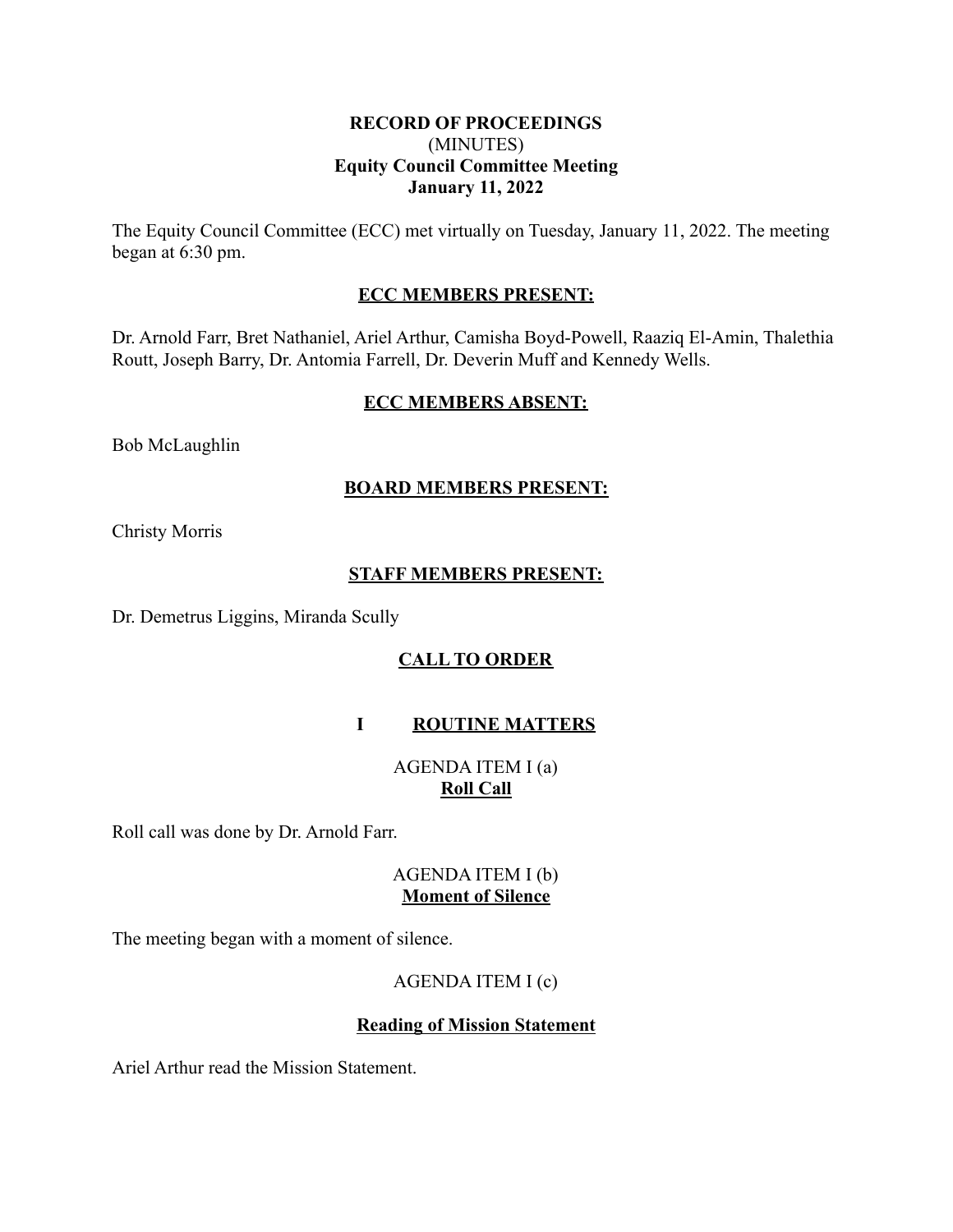### AGENDA ITEM I (d) **Reading of Standards of Practice Agreement**

The Equity Council Committee members present each read a standard from the Standard of Practice Agreement aloud.

# **II ACTION ITEMS**

### AGENDA ITEM II (a) **Approval of Agenda**

Chair Nathaniel extended a welcome to new ECC members, Dr. Antomia Farrell, Dr. Deverin Muff and Mr. Kennedy Wells. Each new member took a moment to introduce themselves.

Chair Nathaniel asked the Council to review the Agenda for the night's meeting. Mr. El-Amin made a motion to adopt the Agenda for the January 11, 2022 meeting. It was seconded by Ms. Boyd-Powell and approved by the Council.

### AGENDA ITEM II (b) **Approval of Minutes**

Chair Nathaniel asked if there were any changes to the December minutes received. Camisha Boyd-Powell made a motion to defer acceptance of the minutes until the February meeting due to not having enough time to review. It was seconded by Mr. El-Amin and approved by the Council.

# **III AGENDA ITEMs**

### AGENDA ITEM III (a) **Superintendent's Report**

Dr. Liggins welcomes new members to the equity council. His report consists of 2 major things. The first would be for the council to consider a special called meeting to discuss and provide feedback on the strategic planning process. We are getting to the latter part and are in the phase of getting feedback. Within the next week will be putting a PowerPoint up to solicit feedback from the entire community. He recognizes ECC's has somewhat of privilege in helping make decisions, he would like to hear from ECC directly to see what they would like to contribute or add to it. Some of ECC was invited to serve on the planning or advisory committee. There have been 4 committees that have provided feedback including the Board. The feedback would be a 30 minute presentation with a 30 minute Q&A feedback. The other is to share student data with the council after the Board views the information at the January Board of Education School Board meeting. He would like for the Council to have the opportunity to dissect it, ask questions and see how ECC can help. Recognized that there are some disparities and concerns that are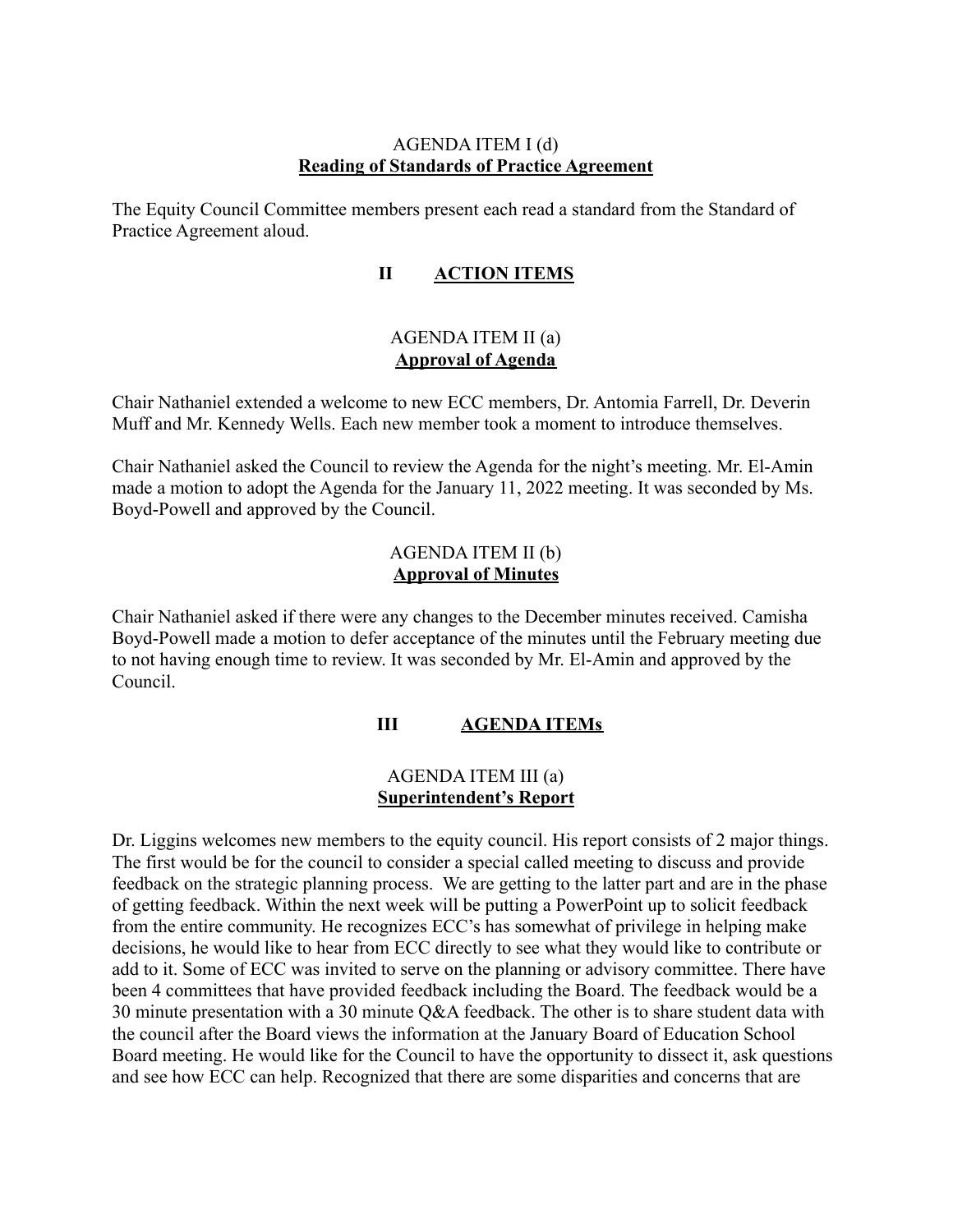directly linked to equitable issues within our systems. Extended a thank you for everyone's service and his availability for anything the ECC needs.

### AGENDA ITEM III (b) **Equity Council Chair Report**

Chair Nathaniel recognized Dr. King's birthday and all of the beauty and pain that comes with that. Mr. Nathaniel reflected on current events related to voting rights as well as President Biden's speech. Shared that he was looking forward to the events during the upcoming weekend. Encourages everyone to continue to do the work.

### AGENDA ITEM III (c) **Board Member Report**

Board Member Morris shared that Dr. Liggins covered most of what she was going to say. Stated that strategic plan was shared during their last Board meeting. Shared that they were able to measure a lot of their goals. Recognizing the biggest challenges are closing the gaps related to equity. Encourages everyone to watch the presentation to help form opinion beforehand.

Shared that the draft budget was presented as well. Encourages ECC to review the recording, but we will not know our budget until closer to May. Stated that one of the most exciting things happening now is that the Kentucky government is considering funding universal PreK. In her opinion, statistically she doesn't know anything that could be better for our students.

Ms. Morris welcomed the new members to the council.

Ms. Morris shared that she would love to march with FCPS for the MLK parade and wanted to know if anyone had any information for that.

Shared that the data snapshot shared with Board members showed that scores suffered some, but it was at a traumatic time for all. Felt it was not as bad as it could've been. Ms. Morris shared she is proud of all that we've been able to do to support students, like social emotional and all interventions put into place. Sees the continued need to focus on the gaps that are easily measured between our minority students, English Learners and those types of things.

Ms. Morris emphasized the strategic plan tries to address that. Feels that ECC feedback on that is important.

Mr. Nathaniel shared the time scheduled for the march. Ms. Morris asked if FCPS has its own group. Ms. Scully shared that FCPS normally has a presence during MLK weekend with the breakfast, program and march. However, it has not been fully embraced due to the pandemic.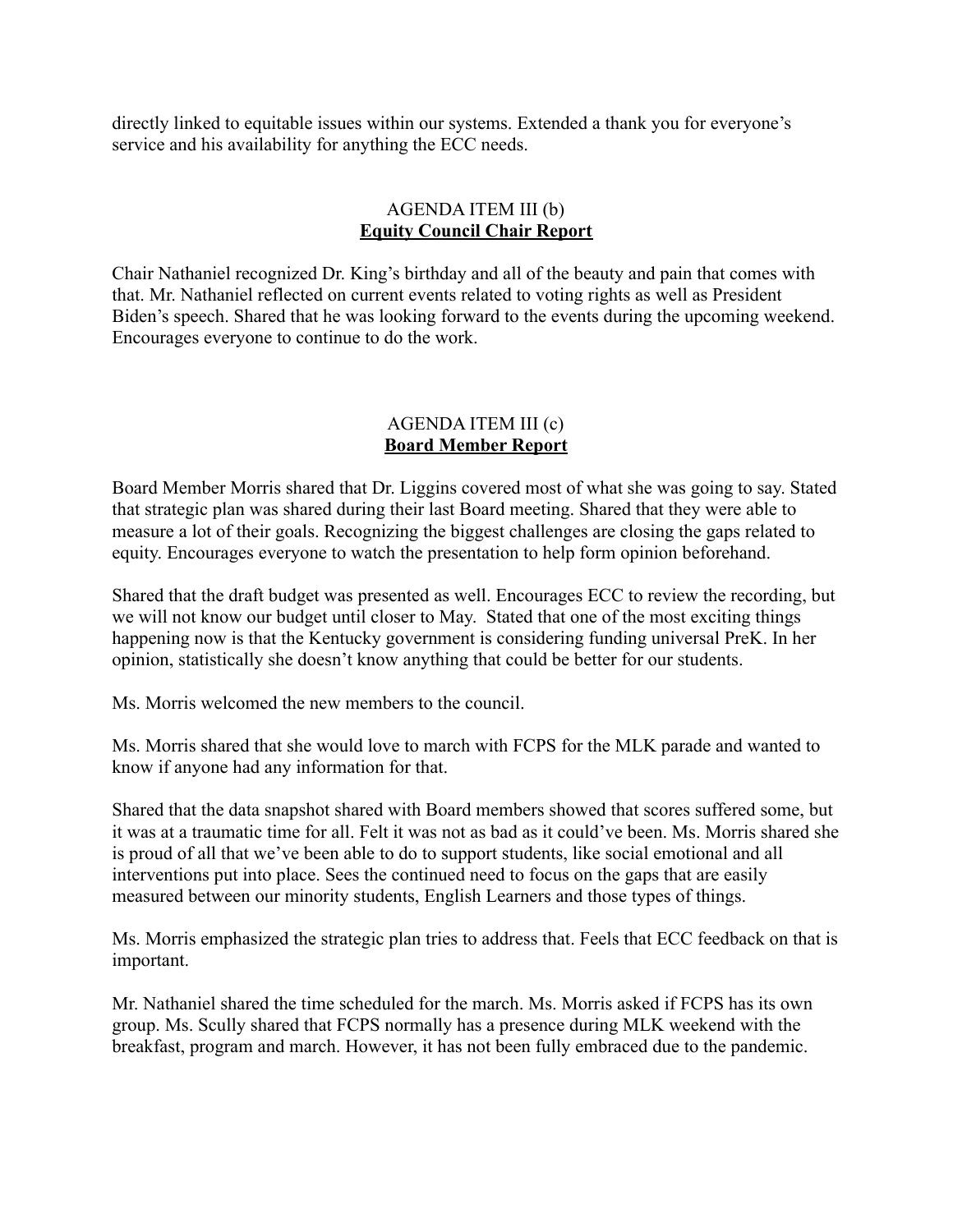#### AGENDA ITEM III (d) **Discussion Items**

Ms. Scully has 2 discussion items related to ECC Continuous Learning and Officer Elections. Ms. Scully shared that on Thursday, January 13 at 5pm a small group will meet via Zoom to discuss onboarding and continuous learning for ECC members. This will be a great segue into the May retreat. If you have any suggestions or input, please contact Mrs. Scully and Mr. Nathaniel. We will bring updates and next steps back to the full council.

Mr. El-Amin and Mr. Barry requested to be included in the meeting. Ms. Scully stated she would send them the information.

Ms. Scully recommended that we conduct elections for ECC Officers at our February 1 meeting. ECC members may nominate others or self-nominate. She will check with everyone nominated to confirm their willingness to serve. Anyone interested in serving as Chair, V. Chair or Secretary must submit a brief biographical sketch acknowledging their willingness to serve by end of day Monday, January 24, 2022.

In accordance with bylaws the biographical sketches of those interested in running for office will be distributed to all ECC members one week prior to our February meeting.

Since this differs from the timeline outlined in our bylaws, I am asking for the council to approve the recommendation that ECC Officers be elected at our regular February meeting and anyone interested in being considered for elections submit their brief biographical sketch no later than end of day on Monday, January 24.

Mr. Barry made a motion to accept Ms. Scully's recommendation. Dr. Farrell seconded. Motion passed unanimously.

Ms. Scully provided a brief overview of the roles and responsibilities of the Chair, Vice Chair and Secretary. She will share this information with the council, but also encouraged them to review their bylaws for more information. Ms. Scully asked for Mr. Nathaniel, Dr. Farr, and Mr.